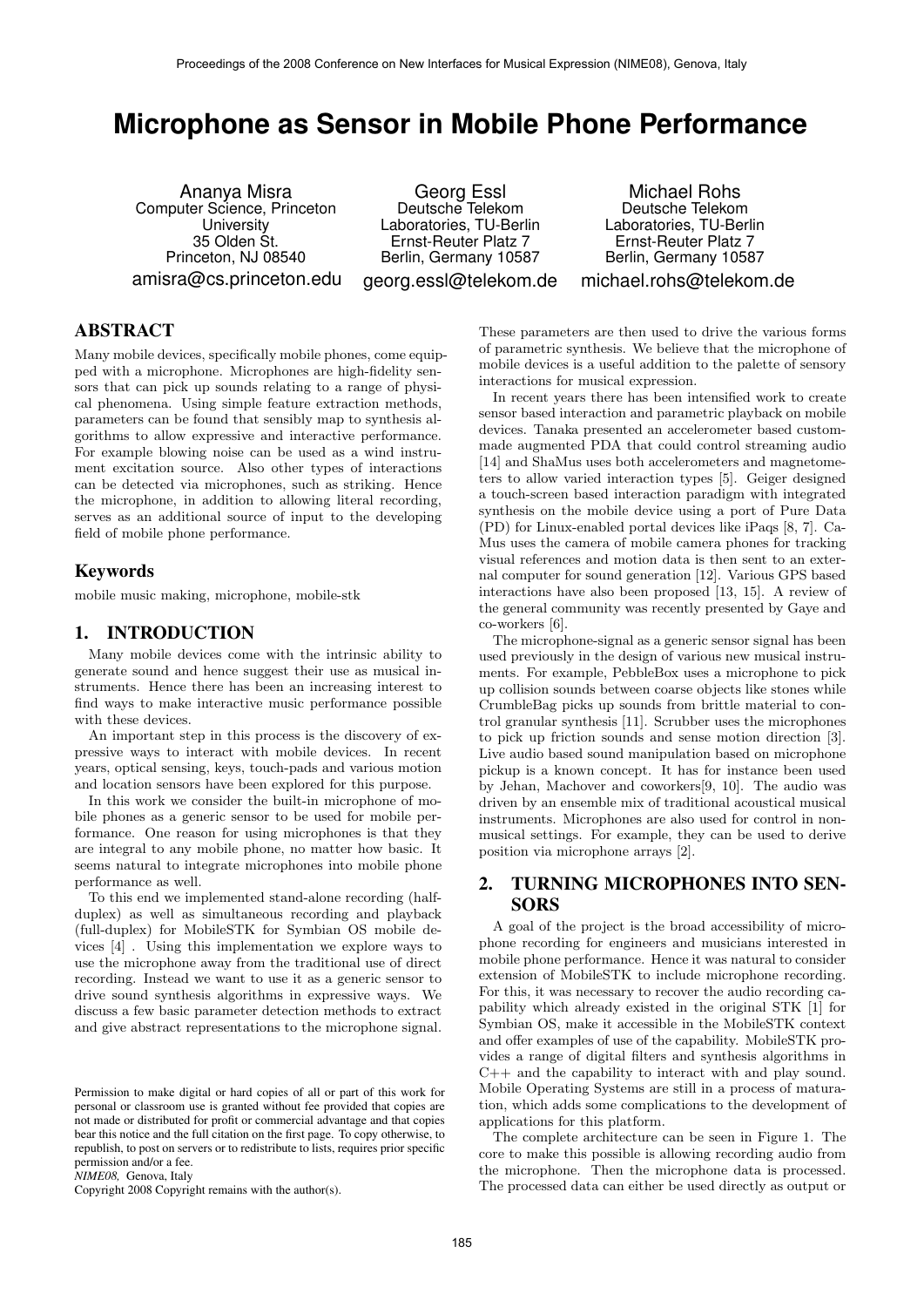as input for parametric synthesis algorithms - in our case instruments and unit generators of STK. Aside from the audio signal, also other sensor data can be used to derive control parameters. The next sections describe the details of each part of this architecture.

#### 2.1 Recording under Symbian

Recording has been implemented for Series 60, 3rd edition devices running version 9.1 of Symbian  $OS<sup>1</sup>$ . The recording class needs a CMdaAudioInputStream object for realtime audio input streaming, and must implement the MMda-AudioInputStreamCallback interface. This interface includes methods that are called when the input stream has been opened or closed, and when a buffer of samples has been copied from the recording hardware. Reading the next buffer of input audio from the hardware starts with a call to the ReadL() function of CMdaAudioInputStream.

With this framework, half-duplex audio works simply by ensuring that only one of the two audio streams—input or output—is open at any time. Full-duplex audio succeeds if the output stream has been opened and is in use before the input stream is started. Experiments with the Nokia 5500 Sport phone yielded a delay of up to half a second between audio recording and playback in full-duplex mode within MobileSTK. It is also worth noting that the audio input buffer size is fixed for each phone. The Nokia 5500 Sport and Nokia 3250 use audio input buffers of 1600 samples. Other Nokia S60 3rd edition phones use 4096 sample buffers, while S60 2nd edition phones use 320-sample buffers. The buffer size may further differ for other mobile phone models.

S60 2nd edition phones such as the Nokia 6630 use a different full-duplex framework. Both the recording and playback classes implement the MDevSoundObserver interface, which includes methods called when an audio buffer needs to be read or written. Both also have a CMMFDevSound object. The recording and playback classes are run on different threads, and audio is passed between the two via a shared buffer. As the older phones tend to have much less processing power, we focus on S60 3rd edition phones here.

#### 2.2 Additions to MobileSTK

Microphone input has been integrated into MobileSTK via a new MicWvIn class, which inherits from the WvIn class already in STK. MicWvIn acts as the interface between the microphone and the rest of MobileSTK. As required, it implements the MMdaAudioInputStreamCallback interface and contains a CMdaAudioInputStream object. In addition, it holds two audio buffers. The CMdaAudioInputStream object copies input samples from the recording hardware into the first of these buffers. Samples from the first buffer are then copied into the second and typically larger internal buffer, to be stored until they are sought elsewhere in MobileSTK.

The interface provided by MicWvIn includes the following methods:

- OpenMic() : Opens the audio input stream and starts recording. The buffer sizes and input/output modes can be set via this method.
- CloseMic() : Closes the audio input stream.
- tick() : Returns the next sample of audio, as read from the internal storage buffer. This is inherited from WvIn along with other ticking methods.



Figure 1: Processing pipeline: Audio received by the microphone passes through digital signal processing units. The output of these can be sent directly to the speaker for playback, or act as control parameters or input to STK unit generators.

• Rewind() : Resets output index to 0 so that tick() starts returning samples from the beginning of the internal storage buffer.

With this framework, using microphone input within MobileSTK involves creating a MicWvIn object and calling Open-Mic(). Individual samples from the microphone can then be obtained via tick() and directed into a playback buffer or as input into processing and synthesis modules. A new version of MobileSTK, which contains these additions, is already available under an open software license.<sup>2</sup>

## 2.3 Deriving control parameters from audio signals

Audio signals are very rich in nature. They often contain more information than is needed to identify certain physical parameters. For example, loudness of an impact sound is a good correlate of the impact strength, while spectral information contains cues about the impact position [17, 16]. Separating these parameters and removing fine detail that does not influence the desired control is an important step in using the microphone as an abstracted sensor.

In many of our usage examples we are indeed not interested in the content of the audio signal per se, but these more general physical properties that lead to the audio signal. So a form of signal processing is necessary, which one can think of as a simple version of feature extraction. Some relevant methods to do this for impact sounds (detecting impact moment, impact strength and estimates of spectral content) have already been proposed in a slightly different context [11]. Similarly [3] describes separation of amplitude and spectral content for sustained friction sounds. We implemented the onset detection method from [11] to allow impact detection.

Another relevant and interesting use of the microphone is as virtual mouthpiece of wind instruments. We take the heuristic assumption that audio signal amplitude is a good indicator of blow pressure; hence, arriving at an abstracted pressure measurement means keeping a windowed-average amplitude of the incoming wave-form. This value is then rescaled to match the expected values for a physical model of a mouth piece as can be found in STK [4].

<sup>&</sup>lt;sup>1</sup>Resources on Audio programming for SymbianOS in C++ can be found at http://www.forum.nokia.com/main/ resources/technologies/symbian/documentation/ multimedia.html

<sup>2</sup>MobileSTK can be downloaded at http://sourceforge. net/projects/mobilestk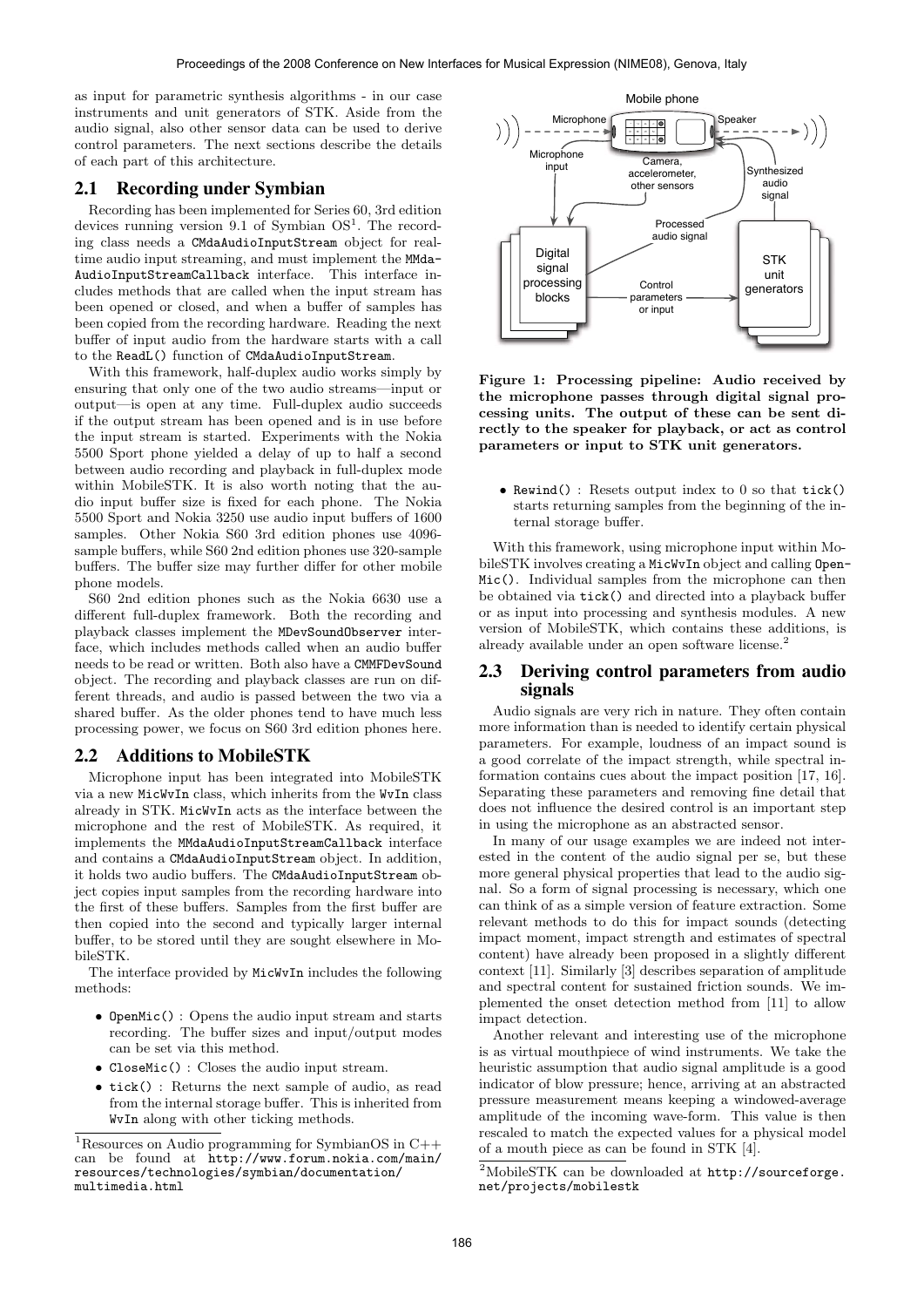#### 2.4 Mobile phone camera as tone-hole

A tone-hole in a conventional instrument is a hole that is covered or uncovered to control the produced sound. To allow tone-hole-like behavior, we read information from the mobile phone camera. We let the camera lens act as a tonehole by computing the average grayscale value of the camera input image. When this value drops below a threshold, we estimate that the camera lens (or metaphorically, the tonehole) is covered. We can also estimate degrees of covering by setting several different thresholds.

While this technique has drawbacks when used against a completely dark background, it succeeds in most normal, reasonably bright surroundings. It also sets the stage for further ways for camera and microphone information to complement each other in creating a unified expressive musical instrument. For example, more dynamic input like the strumming gesture of guitar-plucking can be sensed by the camera and combined with microphone input.

## 3. EXAMPLES

We now present a number of examples using the microphone as a sensor in MobileSTK. Many of these are experiments rather than full-blown instruments, meant to demonstrate some possibilities and encourage further exploration. Some examples use the camera as an additional sensor to augment the instrument. Due to the limited processing power of current mobile phones, most of the examples use simple unit generators such as sine waves or a plucked-string model. But as processing power grows, they can easily be extended to control more sophisticated unit generators.

#### 3.1 Blowing

A simple breath-controlled instrument is the Sine-Wave-Whistle. The whistle tone is constructed from two sine waves at slightly different frequencies, producing a beat. When someone blows near the microphone so that the microphone input's windowed-average amplitude is above a threshold, the whistle tone is heard; otherwise, there is silence. While the tone is heard, the precise value of the microphone amplitude controls either the relative gains of the two sine waves or the beat frequency. Given more processing power, this paradigm can expressively control other wind instruments such as saxophone, flute, and blow bottle, with the precise amplitude value mapped to vibrato frequency or gain, breath pressure, or other parameters.

Breath-controlled instruments using both microphone and camera include the Press-to-Play, where covering the camera lens produces a tone and uncovering it results in silence. Meanwhile, the microphone determines the pitch of the tone via a continuous mapping between the average amplitude of the microphone input and the frequency of the sine tone. It is also feasible, with better processing capability, to extract the pitch of the microphone input and apply the same pitch directly to the synthesized tone.

Alternatively, in the Mini-Flute, another microphone and camera instrument, covering the camera lens lowers the pitch of the synthesized tone by a small amount. In this case, the tone is played at the amplitude of the microphone input. Thus, blowing harder produces a louder sound, while covering or uncovering the tone-hole modifies the pitch. Hence the camera serves the function of the slider of a sliderflute or of a pitch bend wheel.

## 3.2 Striking

The ability to identify impact sounds in the microphone input allows the mobile phone to become a tapping or (gently) striking device. In one example, we pass the microphone input through a simple onset detector and play a sound file from memory each time it detects an onset. The file played contains either hi-hat samples or a more pitched sound. The value of the input signal's amplitude envelope at the time of onset detection, relative to its value at the previous onset, determines which file is played. Thus if the input grows louder from one onset to the next, we hear the hi-hat, while the pitched sound is played if it becomes softer.

This simple example can be extended in various ways. For instance, which audio is played, and how, could be determined by other features of the microphone input or by information from other sensors. It would be feasible to include several more drum samples and create a mini drum kit. The onset detection could also control other unit generators. However, the perceptible delay between cause and effect in full-duplex mode may prove more challenging to the striking paradigm than to other interaction models.

#### 3.3 Other full-duplex instruments

Some examples do not readily match an existing interaction model, but provide a well-defined way for the mobile phone to respond to any sound from the user or the environment. One such instrument, the Warbler, maps the windowed-average input amplitude to a frequency quantized to a musical scale. This determines the frequency of a constantly playing sine tone. Thus, the sine tone's pitch changes whenever the microphone input varies beyond a small range. As the loudness of the microphone signal increases, the sine tone plays at higher frequencies. If the microphone signal is more perturbed, switching often between loud and soft, the sine tone similarly switches between high and low frequencies within the specified musical scale.

A similar instrument, the Plucked-Warbler, uses a pluckedstring model instead of a sine wave. It maps the microphone amplitude to a quantized frequency for the plucked-string, and excites (plucks) the string only when this frequency changes. Thus, the density of plucks reflects the stability of the microphone input, and by extension, the surrounding audio environment.

We have also applied the amplitude of the microphone input to pure noise, to hear only the amplitude envelope of the original signal. Another instrument counts the zero crossings in a lowpass-filtered version of the microphone input to estimate its pitch. It then excites a plucked-string at a corresponding frequency once the input signal's amplitude envelope has decreased after a temporary high (to minimize pitch confusion at a note onset). Zero crossing offers a rough correlate of spectral centroid.

#### 3.4 Half-duplex

While full-duplex audio enables real-time control via the microphone, half-duplex allows a short audio segment to be recorded and saved in memory while the application runs. The audio segment can then be re-used in conjunction with information from other sensors, including the current fullduplex microphone input. We created some simple examples with two MicWvIn objects, one for full-duplex audio and the other for standalone recording followed by playback.

One example records a few seconds of audio in no-playback mode. The user can then switch to playback-mode and repeatedly play the recorded segment. However, it applies the amplitude of the current (full-duplex) microphone input to the previously recorded (half-duplex) segment being replayed. This allows interactive control over which parts of the repeating audio loop stand out each time it repeats.

A second example continues to replay the recorded audio from the previous instrument, but at a fixed gain. To this